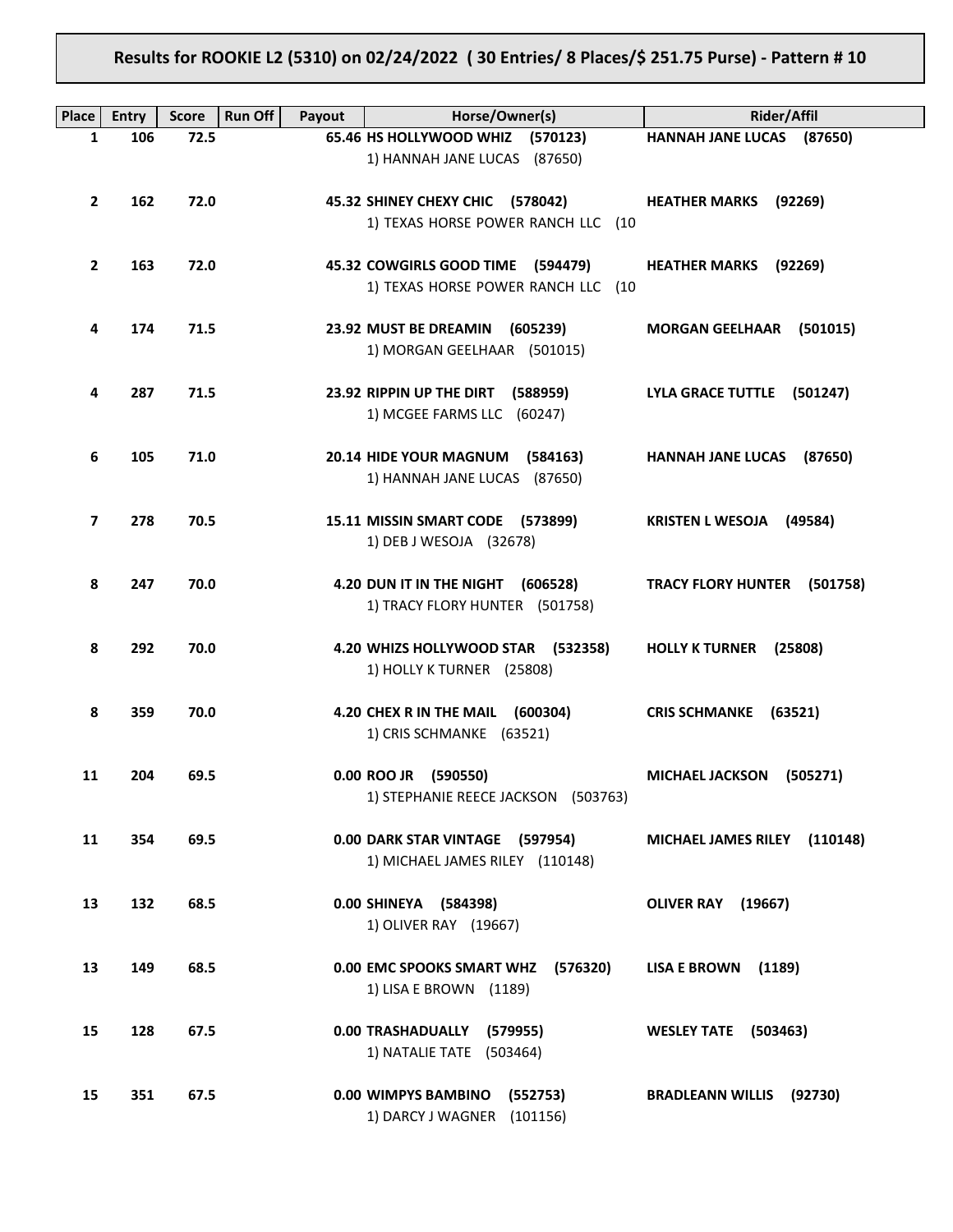| 17 | 360 | 66.0        | 0.00 SHEZA VOODOO VIXEN (595091)<br>1) JENNIFER SEEBER (91839)           | <b>JENNIFER SEEBER</b><br>(91839)               |
|----|-----|-------------|--------------------------------------------------------------------------|-------------------------------------------------|
| 18 | 159 | 64.5        | 0.00 LOVEANDOTHERDIASTERS (567610)<br>1) KATHY J MADDOX (55561)          | KATHY J MADDOX (55561)<br><b>FRHA</b>           |
| 19 | 171 | 64.0        | 0.00 GUNNER GIT ER DUN<br>(584716)<br>1) SHARON H BROWN<br>(39882)       | <b>SHARON H BROWN</b><br>(39882)<br><b>FRHA</b> |
| 20 | 290 | 63.0        | 0.00 IM NOT A WIMPY CHIC (590180)<br>1) LYLA GRACE TUTTLE (501247)       | LYLA GRACE TUTTLE (501247)                      |
| 21 | 363 | 61.0        | 0.00 DREAMIN OF JUICE (604384)<br>1) KAELYN JENNY (78060)                | <b>RICHARD JENNY</b><br>(78058)                 |
| 22 | 169 | 56.0        | 0.00 MDS GUNS N VELVET (562467)<br>1) KRISTA JOHNSON (111706)            | KRISTA JOHNSON (111706)                         |
| 23 | 100 | 0.0         | 0.00 WHITE NOISE (564681)<br>1) GABRIELLE RENEE CHANNELL (103899         | <b>GABRIELLE RENEE CHANNELL</b><br>(103899)     |
| 23 | 112 | 0.0         | 0.00 MAGNUMS LIL HERCULES<br>(581997)<br>1) GAIL M OLSON (19010)         | <b>MARK OLSON</b><br>(98733)                    |
| 23 | 195 | 0.0         | 0.00 WIMPYSLITTLECADILLAC (582572)<br>1) ERIN M MEEHAN (63580)           | <b>ERIN M MEEHAN</b><br>(63580)                 |
| 23 | 205 | 0.0         | 0.00 RED GUN 2 (572208)<br>1) LEONARD TRUCK & TRAILER INC (196           | <b>CASH LEONARD</b><br>(501051)                 |
| 23 | 222 | 0.0         | <b>0.00 TRASH TALKING TIM</b><br>(599114)<br>1) CATHERINE JONES (110265) | <b>HAILEY JONES</b><br>(110215)                 |
| 23 | 356 | 0.0         | 0.00 SMOKING SILVER STAR (603157)<br>1) STEPHANIE REECE JACKSON (503763) | <b>STEPHANIE REECE JACKSON</b><br>(503763)      |
| 23 | 365 | 0.0         | 0.00 GEE WHIZ IMA DUNIT<br>(602787)<br>1) SHERRI A VAN EYCK (43399)      | SHERRI A VAN EYCK (43399)                       |
| 30 |     | 101 Scratch | 0.00 VOODOOS SWAMP WITCH<br>(595474)<br>1) BOBBY ROBERTS (43329)         | <b>BOBBY ROBERTS</b><br>(43329)<br><b>FRHA</b>  |

Show Secretary: